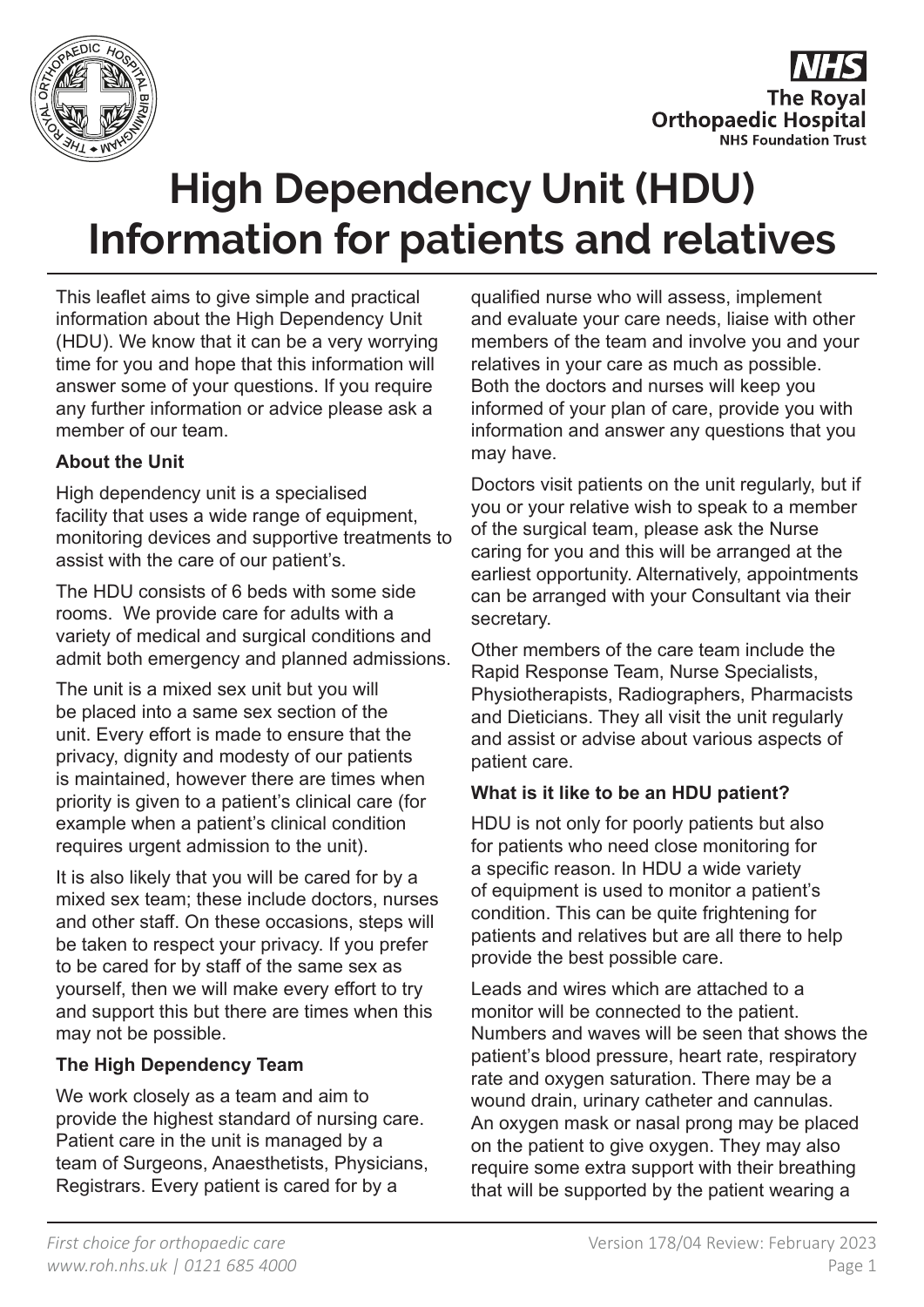



# **High Dependency Unit (HDU) : Information for patients and relatives**

tight-fitting mask and attached to a machine.

HDU patients are generally cared for in bed but if patient is able to mobilise we will encourage this before they leave the unit. Nurses are always available and a call bell will be provided.

#### **Visiting Times**

Visiting can be from 8am till 8pm but the unit tends to be busiest during the mornings when consultants do their rounds and nurses give assistance to patients with washing so we would prefer if visiting was limited during this time.

Only two visitors are allowed at each bed at any one time. If children wish to visit please liaise with the Nurse in charge to discuss.

HDU patients generally require a quiet atmosphere and peaceful environment after surgery. We ask that visitors to the unit are respectful of the needs of all patients, in relation to privacy, sleep and rest.

#### **How can I contact the unit?**

You can contact HDU by calling 0121 685 4272 and enquires may be made at any time.

We request that only one family member takes responsibility for contacting the unit to enquire about their relative's condition. This information can then be relayed by this person to the rest of the patients' family and friends. This assists staff by saving them time which can then be devoted to patient care. We hope that you understand our reasons for this request.

#### **What information can be given**

To preserve patient confidentiality only general information will be given over the telephone. Detailed medical and surgical information will not be discussed over the telephone.

#### **Mobile phones**

Patients are allowed to use their mobile phones while in HDU but phones should be switched to silent at all times. Visitors are asked to refrain from using their mobile phones whilst inside the unit.

#### **What should I bring with me?**

Please bring adequate toiletries for hygiene such as deodorant, shower gel or creams, aftershave or perfume as these products often help you feel fresher and more comfortable. You may also be able to use your own nightwear the day after surgery. Any bags and suitcases containing property that is not required, plus any valuables will be sent home for safe keeping as the hospital will not be responsible for any losses. Unfortunately it is not possible to store or refrigerate large quantities of additional food brought in by relatives.

#### **Meals (if allowed to eat)**

Choice is offered for meals, including specialist diets and cultural requirements. Cold and hot drinks are available at all times.

| <b>Breakfast</b> | 7:00am    |
|------------------|-----------|
| Lunch            | 12:15pm   |
| Supper           | $5:15$ pm |

#### **Infection Control**

In the interest of our patients, we are committed in maintaining a clean and safe environment. Hand hygiene is a very important factor in controlling infection. We therefore request that all visitors wash their hands and use the hand gel dispensers by the main HDU doors, prior to visiting and when leaving the Unit.

Some patients are nursed in a side room and may have special hygiene requirements so we ask you to speak to the nurses before entering the room. The nurses will give advice on what